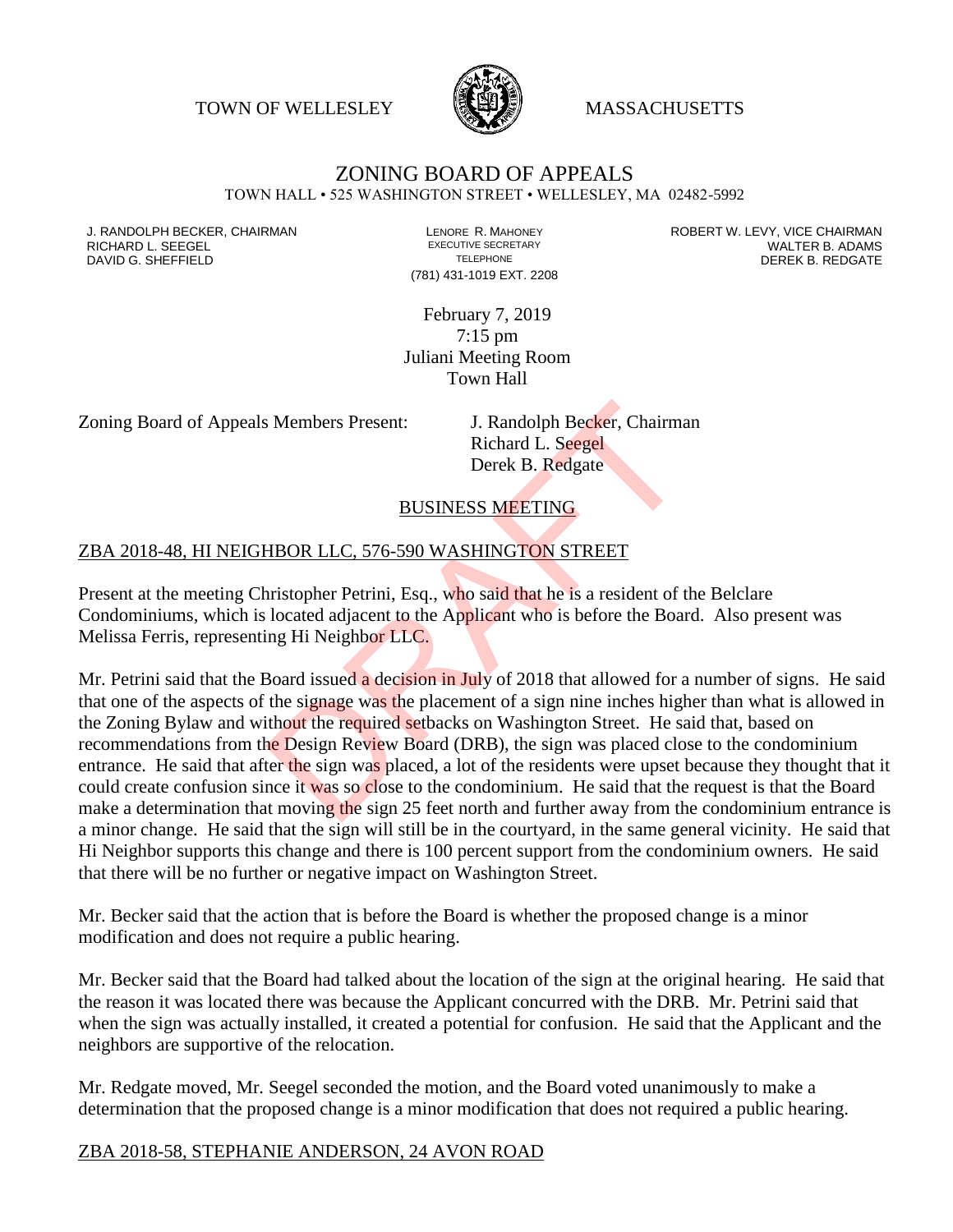Present at the meeting was David Himmelberger, Esq., representing the homeowner at 24 Avon Road, who was before the Board for a special permit for reconstruction of the house. He said that the Board conditioned its approval upon submittal of an engineering site plan, including a drainage system, that was stamped by an engineer and approved by the Town Engineer. He said that the plan had to show that there will be no increased runoff from the site and the revised plot plan confirm that the side facing garage was not located closer than 30 feet to the side lot line nor that ac units were located in any setbacks. He said that those plans were submitted. He said that during the discussion with the Town engineer, it became necessary to relocate the drainage system to an area to the rear of the house, causing the side stairs to need to be relocated. He said that as originally designed, the stairs ran along the right rear of the house. He said that, as a consequence of the relocation of the drainage system, it was necessary to bring the stairs down to a small landing and turn them 90 degrees and run them to the right side. He said that the ac units are still outside of the setback on the other side of the stairs. He said that they are seeking a determination that the modification is minor to the special permit.

Mr. Seegel confirmed that there are trees at the rear.

Mr. Seegel asked if the plan was approved by the Town Engineer. Mr. Himmelberger said that it was. He said that the plan that was submitted in conjunction with satisfying the Town Engineer addressed that. He said that he was willing to accept a condition that the revised site plan is satisfactory to the Town Engineer. He said that they were focused on the drainage, which is satisfactory to them. lan was approved by the Town Engineer. Mr. Himmelbe<br>s submitted in conjunction with satisfying the Town Eng<br>o accept a condition that the revised site plan is satisfact<br>cused on the drainage, which is satisfactory to them.

Mr. Redgate moved, Mr. Seegel seconded the motion, and the Board voted unanimously to make a determination that the proposed change is a minor modification that does not require a public hearing, subject to a condition that a letter from the Town Engineer be submitted regarding approval, in accordance with the prior condition in the decision.

# ZBA 2019-06, ANNE BAE, 36 BROOK STREET

Presenting the case at the hearing was Anne Bae, the Petitioner. Also present were David Bae and Elizabeth Mehta. Ms. Bae said that the request is for renewal of a special permit that was granted in 2017to use the home as a two-family. She said that the home has 11 bedrooms and 5.5 bathrooms, which is too much space for one family.

Mr. Seegel confirmed that Ms. Bae's daughter lives there. Ms. Bae said that her daughter lives there with her husband and baby.

Mr. Seegel asked Ms. Bae if she is aware that if there is no member of the family living there, the permit ceases to exist. Ms. Bae said that she has the house in trust and her daughter is one of the trustees. Mr. Seegel said that the special permit will cease if there is no family member living there because it goes back to a pre-existing nonconforming use that pre-dates the Zoning Bylaw. Ms. Bae said that she understands that the property is located in a single family zone.

Mr. Becker said that the hearing was continued because the Board had not received a report from the Building Inspector report. He said that the Board has since received that report and the Building Inspector confirmed that the property contains two dwelling units, in accordance with the conditions of the 2017 special permit.

Mr. Becker asked if there was anyone present at the public hearing who wished to speak to the petition.

Mr. Seegel moved, Mr. Redgate seconded the motion, and the Board voted unanimously to approve renewal of the special permit, subject with the same conditions as set forth in the prior permit.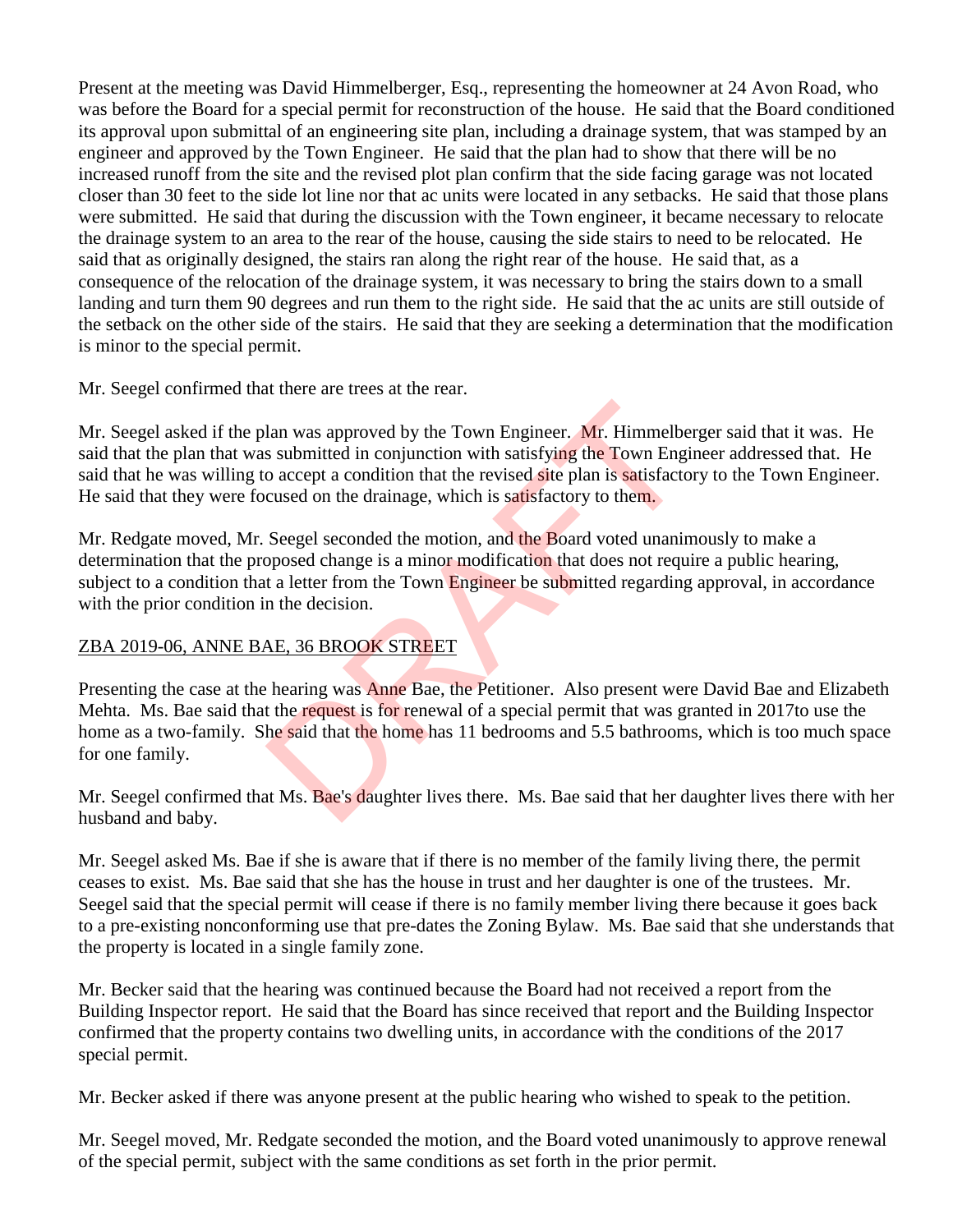## ZBA 2019-16 WELLESLEY COLLEGE 91 DOVER ROAD

Presenting the case at the hearing were Justin Mosca, PE, VHB and Chris Ridge, representing Wellesley College, the Petitioner.

Mr. Mosca said that the College has a shed that they installed at the Nehoiden Golf Club and they would like to convert a portion of that shed to a starter shed with a desk, candy and small sales. He said that the Building Inspector said that making that change would make it a public space that requires handicapped accessibility and other features that you would see in a building permit. He said that it is a Reed's Ferry shed that was pre-manufactured. He said that there is a requirement in the Zoning Bylaw for approval for a use that is customarily associated with a club. He said that the request is for a special permit to use the shed as a starter shed. He said that there will be some associated site work. He said that there are no official setbacks but the Building Inspector looked at other uses in the area and historically what the setback would have been. He said that the Building Inspector determined that the setback should be 20 feet. He said that they will move the shed to meet the setback requirement. He said that Wellesley College went before the Design Review Board (DRB) and they had some minor modifications for putting lattice around the bottom to block the brick. He said that it is very difficult to see the shed from Dover Road but technically it is visible.

Mr. Becker said that the first question that came to his mind was why this was not by right. He said that Section VII of the Zoning Bylaw talks about permitted uses. He read an excerpt from Section VII. Mr. Redgate said that the Building Inspector was looking at the use in a public space.

Mr. Redgate confirmed that the shed is currently in the setback. He asked if the Petitioner would supplement the submitted plan with a plan that shows the overall property line and the proposed location of the shed. He asked that the plan define the property lines of the entire site. He confirmed that the property on the other side of the property line is MWRA property. d they had some minor modifications for putting lattice a<br>is very difficult to see the shed from Dover Road but tec<br>first question that came to his mind was why this was not<br>g Bylaw talks about permitted uses. He read an e

Mr. Becker asked if there was anyone present at the public hearing who wished to speak to the petition.

Mr. Becker read the Planning Board recommendation.

Mr. Redgate moved, Mr. Seegel seconded the motion, and the Board voted unanimously that the proposed use meets the conditions of Special Use Permits Standards in Section XXV of the Zoning Bylaw and that a special permit be approved, subject to the condition that an overall survey plan with the setback be submitted.

#### 2019-17 AMIR KRIPPER & CARIN LITANI, 28 CRESCENT STREET

Presenting the case at the hearing were Amir Kripper and Carin Litani, the Petitioner. Mr. Kripper said that he and his wife are the owners of 28 Crescent Street, where there is an existing farmhouse that was built in 1875. He said that the existing garage was built in the 1980's. He said that in the 1990's, an architect proposed a second story on the garage that was approved but not built. He said that the request is to build a new garage with a second story and connect it to the house.

Mr. Becker said that the rear yard setback is nonconforming. Mr. Kripper said that the proposal is to keep the same setback and add a story to the garage.

Mr. Seegel asked if the property backs up to the Aqueduct. Mr. Kripper said that it does. He said that there is a Cross Town Trail there.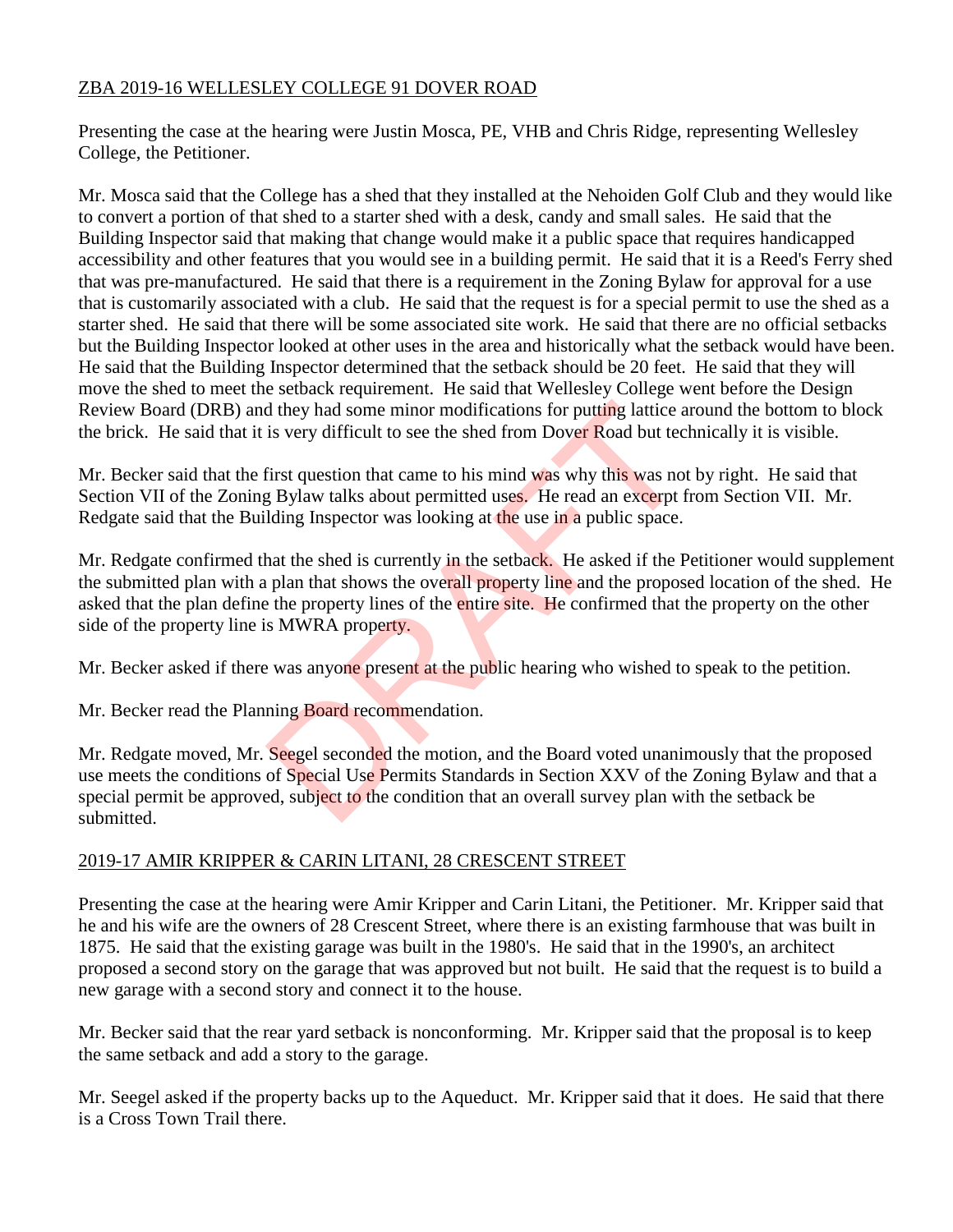Mr. Redgate asked if the second story will be connected to the house as well. Mr. Kripper said that it will be. He said that is where the master bedroom will be located. He said that currently there is a passage between the garage and the kitchen.

Mr. Becker asked if there was anyone present at the public hearing who wished to speak to the petition.

Mr. Becker read the Planning Board recommendation. He said that the Planning Board recommended that there be more architectural articulation on the rear elevation. Mr. Kripper said that they may add a window in the walk in closet on the back of the house. He said that there will be a frosted window in the bathroom and they will match it.

Mr. Redgate confirmed that there is a basement associated with the garage structure. Mr. Kripper said that the basement will be new. Mr. Redgate confirmed that the existing garage will be completely razed. Mr. Kripper said that it was built with cinder blocks and is already falling apart. Mr. Redgate confirmed that the footprint of the house will be expanded only to make the connection.

Mr. Seegel asked about windows in the rear. Mr. Kripper said that there are windows in the bathroom and the connection. He said that they discussed adding another set of windows at the end in the walk in closet.

Mr. Redgate asked what part of the footprint will be new versus existing. Mr. Kripper submitted a large site plan. He displayed the location of the new footprint on the plan. The plan was entered into the record.

Mr. Seegel moved, Mr. Redgate seconded the motion, and the Board voted unanimously to grant approval of a special permit for demolition of the existing garage and construction of a new structure, as shown on the plans that were submitted to the Board. windows in the rear. Mr. Kripper said that there are wind<br>that they discussed adding another set of windows at the<br>part of the footprint will be new versus existing. Mr. Kri<br>part of the new footprint on the plan. The plan

# ZBA 2019-19 SHANI KUMARASENA, 30 YARMOUTH ROAD

Presenting the case at the hearing was Shani Kumarasena, the Petitioner.

Mr. Becker asked if there have been any changes since the last renewal of the special permit. Dr. Kumarasena said that there have been no changes. She said that she sees no more than two patients per week. She said that the use is just for convenience of her patients on a day that she cannot go out.

Mr. Becker asked how times Dr. Kumarasena saw patients on Sunday. Dr. Kumarasena said that she could not quite remember but probably not. She said that during the week she is in the office. She said that it is on the weekend or holidays when she might need to use her home. She said that the practice is within her house and there is no traffic. She said that they have enough parking and there is no disruption to the neighborhood.

Mr. Redgate said that the special permit was renewed in 2012 for three years. The Executive Secretary said that the special permit was subject to the Permit Extension Act.

Mr. Becker asked if there was anyone present at the public hearing who wished to speak to the petition.

Mr. Becker said that the Board received an email from Stella Chan-Flynn, 4 Falmouth Road, in which she expressed her strong opposition to the special permit. Mr. Redgate said that the house is not next door or across the street.

Mr. Becker read the Planning Board recommendation.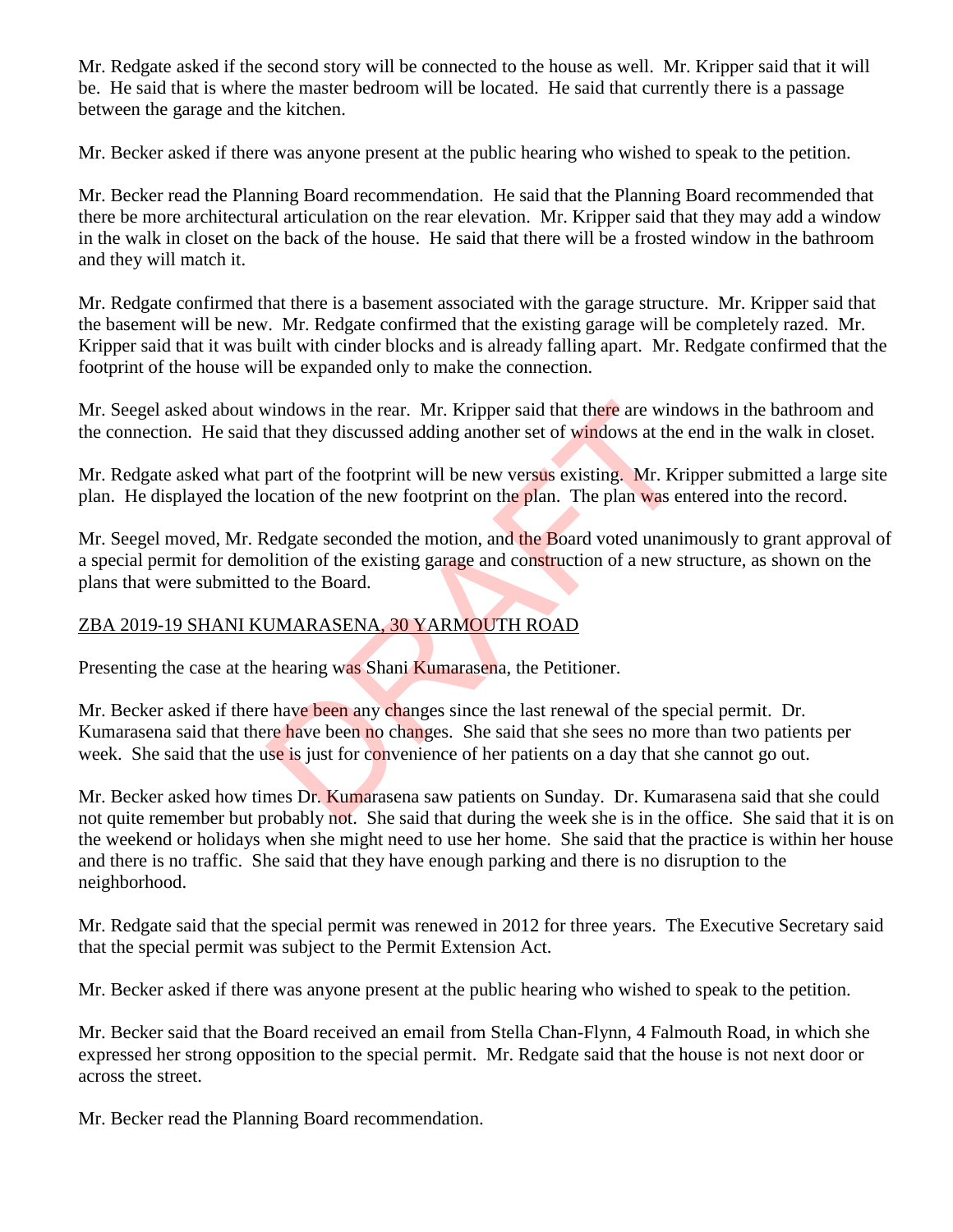Mr. Redgate moved, Mr. Seegel seconded the motion, and the Board voted unanimously to approve renewal of the special permit, subject to the same conditions.

## ZBA 2019-18, FARDAD FARAHMAND, 183 WALNUT STREET

At the request of the Petitioner, the hearing was continued to March 7, 2019.

## ZBA 2019-20, JOAN & JEFFREY TALMADGE, 30 MAYO ROAD

At the request of the Petitioner, the hearing was continued to March 7, 2019.

#### ZBA 2019-26, JODI & BRADLEY PROSEK, 17 ATWOOD STREET

Mr. Seegel moved, Mr. Redgate seconded the motion, and the Board voted unanimously to allow the petition to be withdrawn without prejudice.

#### ZBA 2019-23, FR LINDEN SQUARE, INC., 185 LINDEN STREET

Presenting the case at the hearing was Eric Gunn, CBRE, facility partners with Bank of America, tenant at 185 Linden Street. He said that the request is for renewal of a special permit. Mr. Seegel said that the special permit should be renewed for a term of three years instead of two years.

Mr. Becker said that some of the turns to get into the lanes are challenging. He asked if there have been any issues since the last renewal of the special permit. Mr. Gunn said that when that was first redone, they did notice some issues and shaved back some of the curbing as far as they could. He said that they had discussions with the landlord but they were not able to get the landscaping and curbing as simple as they would like it. He said that it can be a little more challenging for certain vehicles. EN SQUARE, INC., 185 LINDEN STREET<br>
hearing was Eric Gunn, CBRE, facility partners with Ba<br>
id that the request is for renewal of a special permit. Mr<br>
renewed for a term of three years instead of two years.<br>
e of the turn

Mr. Becker asked if most people turn left when exiting. Mr. Gunn said that a few people turn right but most follow the correct path. He said that over time people have gotten used to the proper way to do it.

Mr. Becker asked if the there was anyone present at the public hearing who wished to speak to the petition.

Mr. Becker read the Planning Board recommendation.

Mr. Seegel moved, Mr. Redgate seconded the motion, and the Board voted unanimously to approval renewal of the special permit, subject to the same conditions except that the permit shall expire in three years.

### ZBA 2019-24, SUSAN & DEREK WEYCKER, 14 AVON ROAD

Presenting the case at the hearing were Susan Weycker, the Petitioner, and Tim Burke, Architect.

Mr. Burke said that the Board previously granted approval for a small addition on the side of the house. He said that as they got into construction, they realized that the original location chosen for the ac units would not work. He said that the request is for approval to locate two condensers beyond the side of the porch. He said that they looked at all of the alternatives and found that there are not many options, given this particular property. He said that they spoke with the immediate abutters on the side where the condensers would be located and they gave a letter of support stating that they would not have a problem with this proposal.

Mr. Seegel asked if there is a patio at the back. Mr. Burke said that the site drops off steeply. He said that there is a set of stone stairs that lead down to the patio.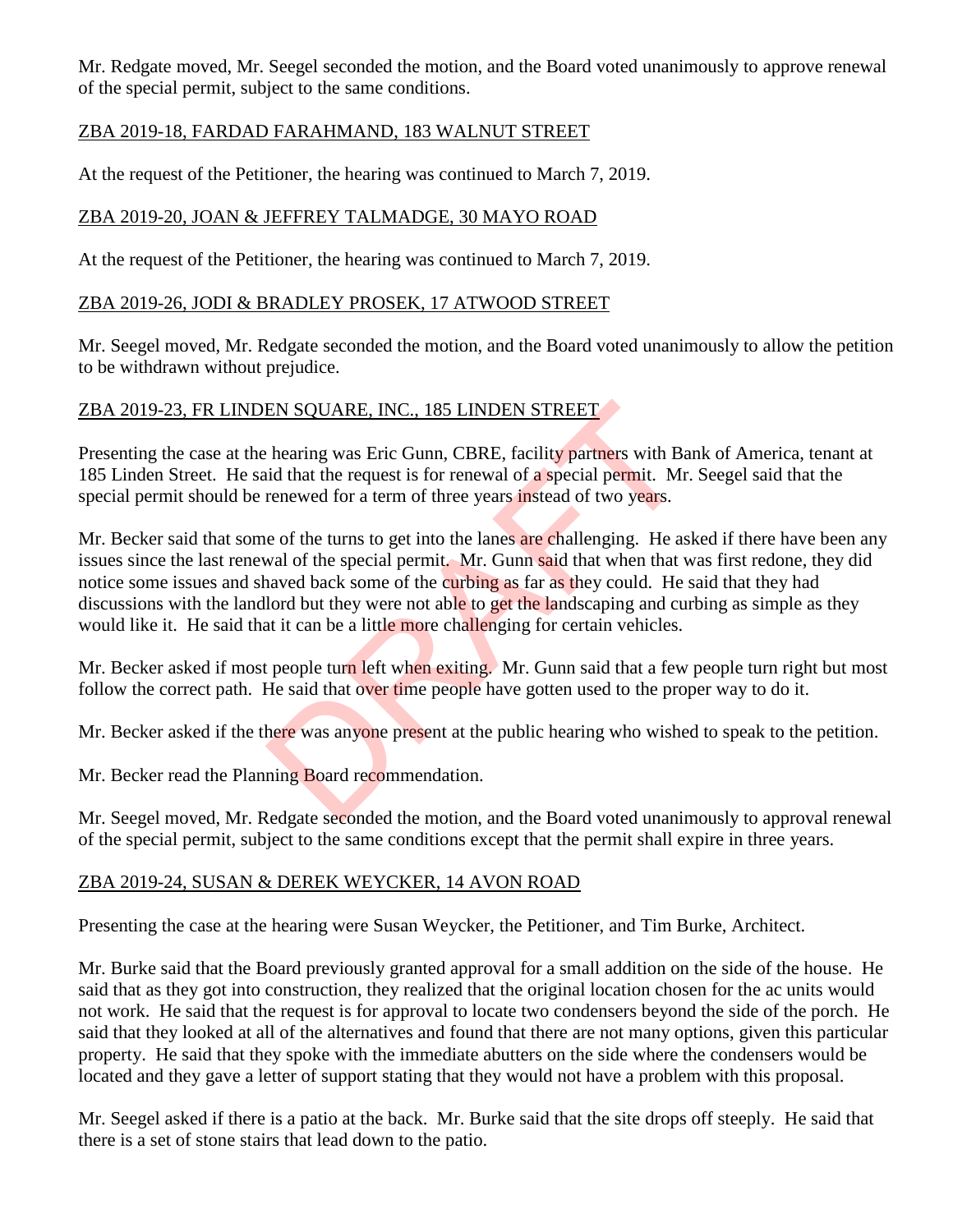Mr. Seegel questioned why the condensers could not be put next to the house. Mr. Burke said that there would not be enough air clearance there for the units to function properly. He said that it is a small area where they could possibly fit one but not two units. Ms. Weycker said that it goes on an angle. She said that it is not square but is more of a crescent shape. She said that an ac unit would be hanging by the edge.

Mr. Seegel said that a topographical map was not submitted. Mr. Becker said that you can see the retaining wall and stairs on Plan A1.0 that gives you some sense of the difference in elevation.

Mr. Becker said that, what looks like the photograph of a nameplate on an ac unit was submitted. He said that Trane XR 11 has been discontinued. He confirmed that it is an existing unit. Ms. Weycker said that they would like to move the unit two feet forward. Mr. Burke said that it is currently located where the new addition will go.

Mr. Seegel asked if it would be possible to slide the units under the top landing. Mr. Burke said that was what they had originally hope to do but the installer said that there would not be enough air circulation and the units would burn out. Mr. Seegel asked if a solution would be to purchase new units that would function under the landing. Mr. Burke said that it is the same principle for ac units and the amount of air flow that is required.

Mr. Redgate confirmed that the condensers will be located in the patio area. Mr. Burke said that furniture there will help to screen the units. Mr. Becker said that the narrative talked about a privacy fence around the condensers but he did not see anything on the plan that he could identify as a privacy screen. Mr. Burke said that they can install a privacy screen that aligns with the top of the stair and returns back to the building. Figure 1.1 The same principle for ac units and the<br>that the condensers will be located in the patio area. Mr. I<br>the units. Mr. Becker said that the narrative talked about<br>t see anything on the plan that he could identify a

Mr. Redgate confirmed that the previous approval was for a special permit and the current request is for a variance.

Mr. Becker said that the Board is always challenged by the way the bylaw is written. He said that topography, soil condition and shape of the lot does not work well with mechanical equipment.

Mr. Seegel said that the proposed plan does not show the wall or stairs. Mr. Burke said that they are show on Plan A1.0. He said that the surveyor did not put them on the plot plan.

Mr. Becker read an excerpt from Section XXIV of the Zoning Bylaw regarding Variances. He said that the Board struggles with applying the bylaw to air conditioners because they are not really structures, so things like shape and soil conditions do not generally impact them the same way that an addition would be impacted. Mr. Seegel said that another part of the State Law is that the hardship has not been self-created. He questioned whether the Board has the power to grant this, under the circumstances. Mr. Becker said that the Petitioner selected that particular location and that is the reason that they need the variance. He said that there was a similar case on River Ridge Road on a tiny lot where there was no place on the lot where they could put an ac condenser that was not in the setback. He said that was a case where the hardship was not self-created.

Mr. Seegel said that the house maxes out the setbacks. He asked if it would be possible to put the ac units under the deck at the front of the house. He questioned whether this property qualifies for a variance. Mr. Burke said that the plan was to put the condensers under the deck but they were told that they cannot do that.

Mr. Redgate asked about the proximity to the interior HVAC system. Ms. Weycker said that the ac units were located there when they first moved in. She said that they thought that they could go under the porch. She said that they went to Needham Mechanical and someone came out to the property, looked at it and said that there would not be enough circulation if the units were put under the decks, even though the areas are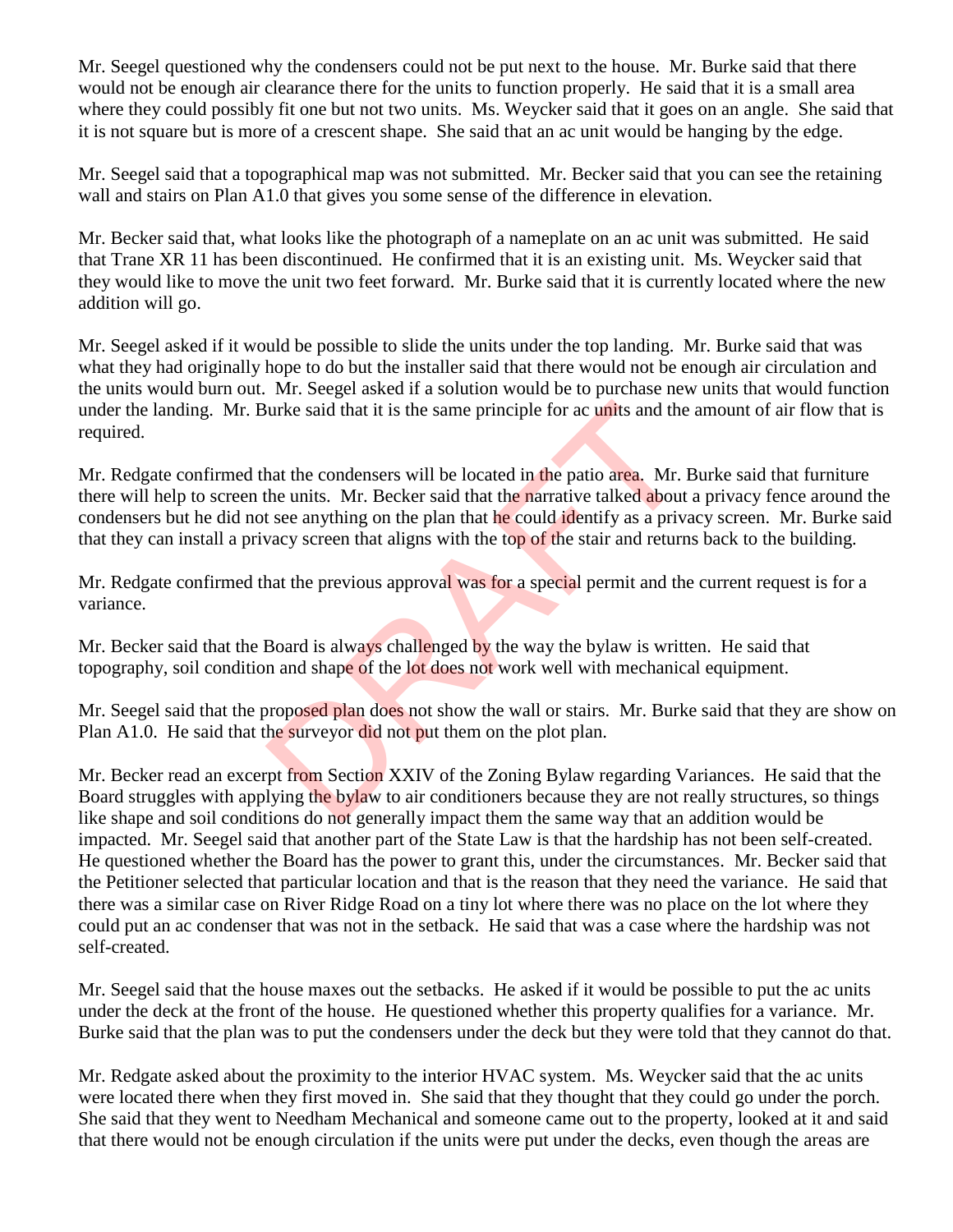deep because of the topography. She said that they were told that the units would burn out if they were in an enclosed area.

Ms. Weycker said that there is insufficient setback on the other side of the house and it is on the driveway side. Mr. Redgate asked about moving the units towards the rear behind the new addition. Mr. Burke said that is where the stone stairs are. Mr. Becker said that, when looking at the plot plan, the logical place would be behind the new addition.

Ms. Weycker said that the back yard drops. She said that there are stone retaining walls. Mr. Redgate said that there may be topography issues from the stairs to the back wall of the residence.

Ms. Weycker said that even if they got smaller ac units, they would still not meet the setback requirements.

Mr. Seegel discussed allowing the Petition to be withdrawn without prejudice. He said that the Petitioner could come back with a survey that shows two foot contours on the property to show that the topography makes it impossible to put the ac condensers anywhere else.

Mr. Redgate said that even lot shape implies a funky shape, this is an extra small lot at 8,000 square feet, which eliminates options. Mr. Seegel said that the lot is only 80 feet wide.

Mr. Becker asked if there was anyone present at the public hearing who wished to speak to the petition.

Mr. Becker read the Planning Board recommendation.

Mr. Burke asked that the Board allow the petition to be withdrawn without prejudice.

Mr. Seegel moved, Mr. Redgate seconded the motion, and the Board voted unanimously to allow the petition to be withdrawn without prejudice.

# ZBA 2019-25 NANCY A. ALEVIZOS TRUST, 9 PICKEREL ROAD

Presenting the case at the hearing was John Sullivan, representing Nancy Alevizos, the Petitioner. He said that the request is to put a second floor on the existing structure. He said that his only setback is in the front where the house is encroaching. Example in the same whole state and the state and the state and the state and the state and the state and the state and the state and the state and the state and state and stated and stated and state and stated and state

Mr. Seegel asked if the request is to add a new second floor. Mr. Sullivan said that they would like to add a second floor to an existing cape.

Mr. Becker asked about the TLAG calculation. Mr. Sullivan said that the total living area is 2,200 square feet total. Mr. Seegel said that they will be doubling the size of the house and adding a piece. He said that the Board would need to see what the TLAG will be. Mr. Becker said that plans show living area at 1,100 square feet and 1,194 square feet, for a total of 2,294 square feet, which would not trigger Large House Review but it might based on the percentage increase. He said that he did not see any dimensions on the proposed landing. He said that when he looked at the elevations and the floor plans, the door was not in the same place. He said that the elevation has the door consistent with the site plan but if you look at the floor plan, there is no door there. He said that the floor plan does not agree with the site plan and the elevation.

Mr. Becker said that the landscaping at the back is outside of the property line. Mr. Sullivan said that they went before the Wetlands Protection Committee (WPC). He said that WPC found that the fence is on their property. He said that they went back before the WPC, who required them to put plantings in and take the fence out. He said that whoever did the job done in 1992 put the fence up. Mr. Seegel said that the Board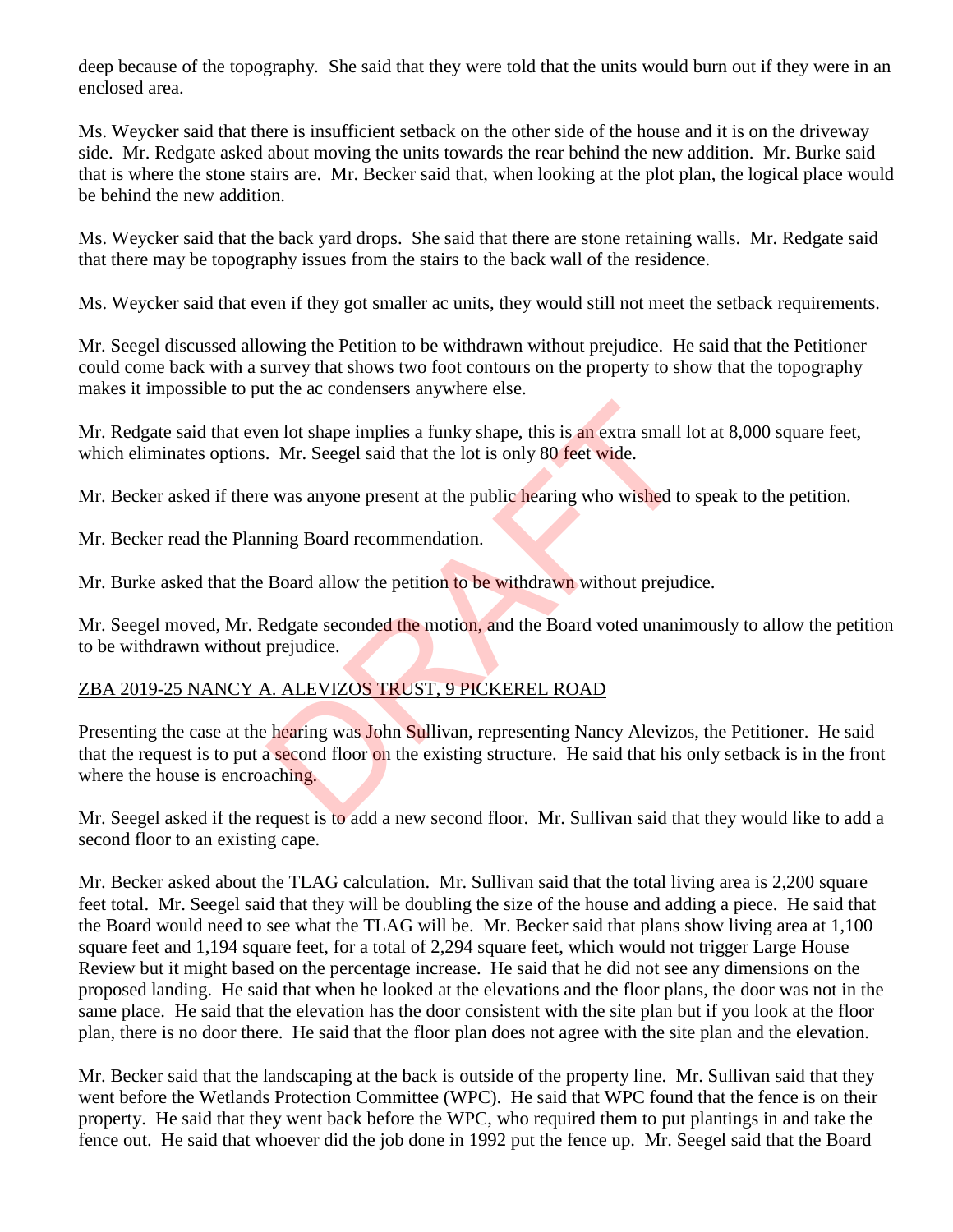should have a copy of the Order of Conditions. Mr. Becker confirmed that the reason that the trees are shown are because the WPC asked for them.

Mr. Seegel asked how far back from the water is the house. He said that it is within 200 feet, perhaps within 100 feet. Mr. Sullivan said that they will not be putting a shovel in the ground. He said that he went before the WPC because he will be going up on the roof and he was concerned about debris. He said that he will be putting in silt fences for protection if anything blows off of the roof. He said that the plan is to take the roof off and put a second floor on. He said that when he started the process, the Building Inspector told him to go to the WPC and the Historical Commission.

Mr. Becker asked if part of the work is to take out a piece of the patio that is on town land. Mr. Sullivan said that it is. Mr. Seegel said that the Board will need to see the Order of Conditions.

Mr. Seegel said that the house is located within the 25 foot wetland buffer. Mr. Becker said that there should be something that says that this project has no impact on the wetlands.

Mr. Becker said that the Board received a letter from a neighbor who enthusiastically supported the construction but said that there is to be no parking on the street. Mr. Sullivan said that they have arrangement to park up the street. He said that he worked on the house at 11 Pickerel Road and neighbors allowed them to park on their lots. Mr. Seegel said that the Board will need to see letters from the neighbors who are granting permission to park on their lots, otherwise the Board will have to insert a condition that construction parking must be on Border Road. Mr. Sullivan said that they can park on the property at 9 Pickerel Road because there will only be two or three vehicles there at a time. He said that you could not park o Pickerel Road because it is only 18 feet wide. Mr. Seegel said that a condition will be that there will be no parking on Pickerel Road. He said that he can park four vehicles at Ms. Alevizos' sister's house up the street. Board received a letter from a neighbor who **enthusiastic**:<br>there is to be no parking on the street. Mr. Sullivan said<br>ne street. He said that he worked on the house at 11 Pick<br>their lots. Mr. Seegel said that the Board wi

Mr. Becker said that because the request is for a special permit, LHR and TLAG do not apply. He said that the Board looks at TLAG to get a sense of how big the changes are and use that to compare the proposed house to other houses in the neighborhood, because key to the special permit is whether it will be detrimental to the neighborhood. He said that there is information on the plans that give what the living area will be and it is significantly under the size trigger in a 10,000 square foot Single Residence District but he could not tell if it will meet the percentage.

Mr. Redgate said that there are no dimensions on the elevations. Mr. Sullivan said that the height to the ridgeline is shown on the plot plan.

Mr. Becker said that the elevations are inconsistent with the plot plan. He said that the door is in the bathroom closet on the first floor.

Mr. Becker said that next to the wrap around deck on the back there appears to be an ac unit. Mr. Sullivan said that ac unit and the one of the left side are existing. He said that there are no plans to change them.

Mr. Becker said that the Board will need more information, including the Order of Conditions and floor plans that show a door consistent with the other plans. Mr. Sullivan said that he will get the letter for parking.

Mr. Becker asked if there was anyone present at the public hearing who wished to speak to the petition.

Mr. Becker read the Planning Board recommendation.

Mr. Sullivan said that he will submit a cross section plan.